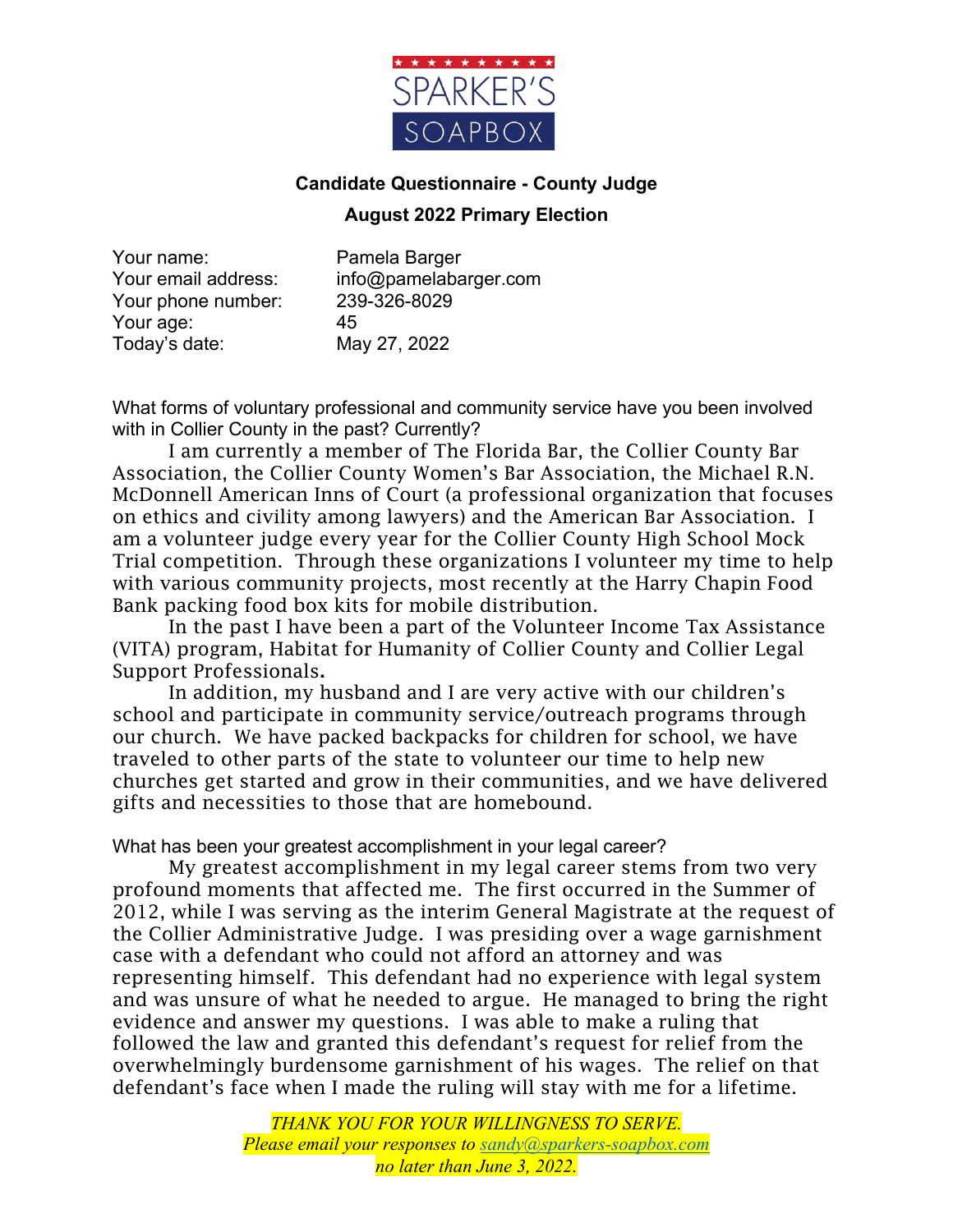This was the moment that I decided that I could do more from the bench and endeavored to hold a judicial seat.

My second greatest accomplishment involved a high-profile murder case that lingered on for over 9 years for various reasons. It is an accomplishment because of the perseverance it took to get that case to completion and the complexity of the legal issues involved. The case was rotated among several different Judges over the years and I was the only person to consistently stay with the case, the person the Judge could rely on for the history of the case and analysis of the varying legal issues that were presented. When the case was finally ready to proceed to sentencing, an issue arose that required a new Judge to take over the case with only a few days to prepare for the hearing. That particular Judge and I worked side by side late into the evenings to ensure that the Judge was ready to proceed. I sat in the courtroom through each day of testimony and evidence presented at the sentencing hearing. At the conclusion of the hearing, the Judge and I worked long days reviewing the testimony and horrific details of the crime in order to determine whether any aggravating or mitigating factors were present for the Judge to determine if a life imprisonment sentence would be imposed or a death sentence. The case involved the murders of six people including children. In order to assist the Judge, I had to review horrific, graphic evidence and testimony and then describe that same evidence in a written order. The evidence had to be reviewed and analyzed while applying the factors outlined in the Florida statutes. My work on that case over 9 years resulted in a 41-page sentencing order, where the Judge ultimately decided to impose a sentence of death on each of the six counts of First-Degree Murder. The gravity of that decision and the process which the Judge and I undertook has forever left its mark on not only me personally but also in shaping and sharping my legal mind.

Which of the various types of matters that would come before you as a County Judge would present the least challenge for you? Why?

In July 2022, the County court is moving to divisions. There will be 3 criminal judges and 3 civil judges. According to the County Administrative Judge, this judicial seat will most likely be a civil division seat, hearing all county civil matters (with amounts in controversary up to \$50,000), evictions, small claims and ordinance infractions. For the last two years I have been serving as a General Magistrate in the Circuit Civil Division. (I was required to resign that position in order to run for County Judge). I have spent the last two years presiding over non-jury trials and conducting evidentiary hearings on civil matters exclusively. I heard motions to dismiss, motions for summary judgment, discovery motions, attorney fee matters, non-jury trials and evidentiary hearings. I have extensive experience in applying our Civil Rules of Procedure, Rules of Evidence, case law and statutes. The majority of the civil docket in recent years has dealt with cases resulting from Hurricane Irma, first party property claims against insurance companies. This is an area of law that is changing frequently with the sheer number of cases the Courts are hearing. Civil division

> *THANK YOU FOR YOUR WILLINGNESS TO SERVE. Please email your responses to sandy@sparkers-soapbox.com no later than June 3, 2022.*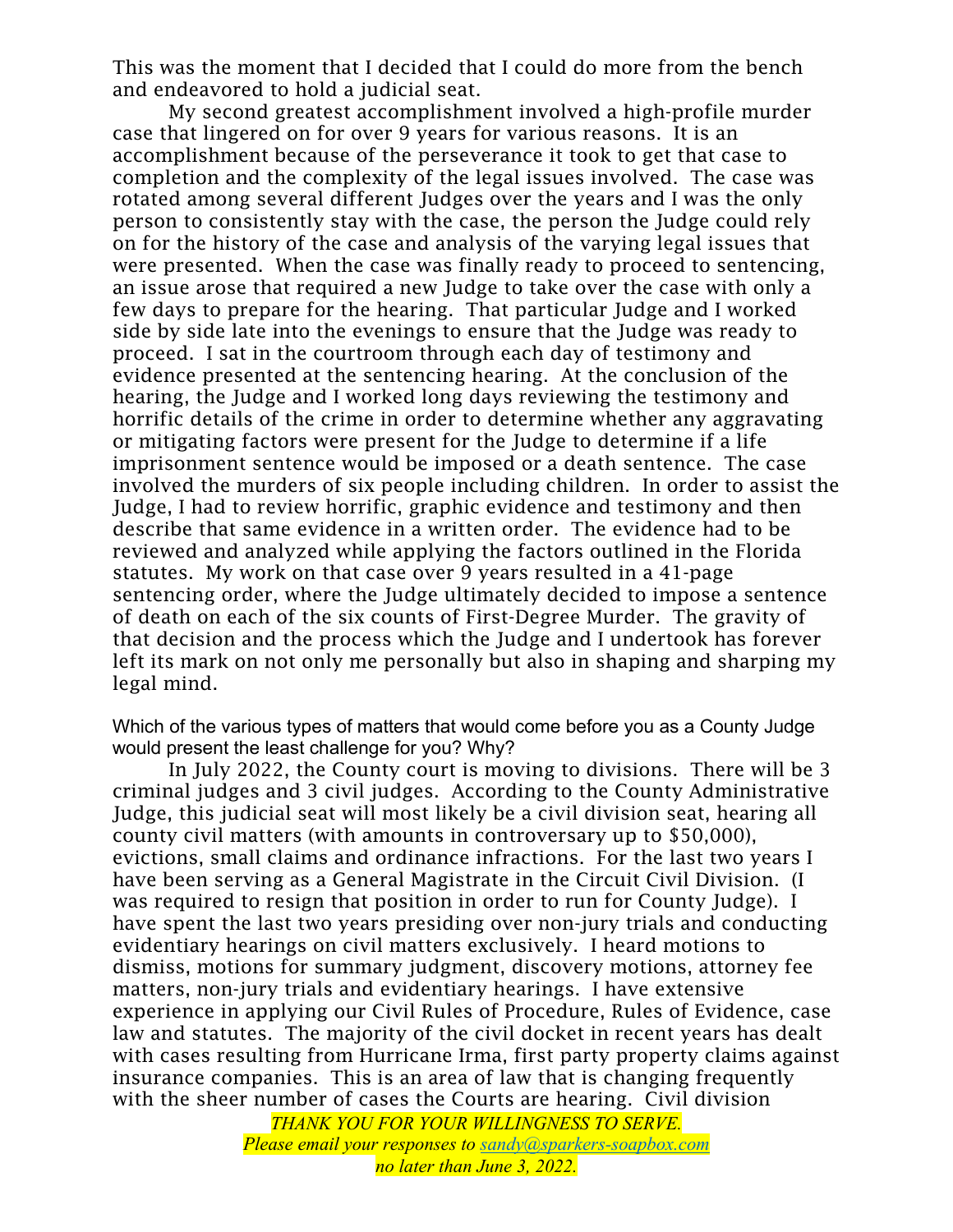matters would present the least challenge for me based upon my experience of having done it for several years as a General Magistrate.

Which of the various types of matters that would come before you as a County Judge would present the greatest challenge for you? Why?

As the new county judge will most likely be assigned to the civil division, I would find eviction cases to present the greatest challenge. Not because they are legally complex but they would present the greatest personal challenge to me. Following and applying the law in eviction actions often times requires the Court to force a family out of their home. In the current state of our county, I am fully aware of the shortage of affordable housing for many of our citizens. In addition, I know the harm an eviction judgment can present to those parties seeking to find new housing. I will uphold the law as written but it will be a personal challenge as I would have understanding of the plight of the parties in these cases.

## Who are your judicial role models? Why?

I have had the unique experience of working in our court system for over 15 years, first as Senior Staff Attorney and then as a General Magistrate. Which means I have worked with over 20 different circuit court judges and over 15 different county court judges. I have seen good qualities and not so good qualities from those on the bench. I have modeled my judicial philosophy after the best qualities in each of those judges that I have worked closely with. For example, Judge Lauren Brodie has an exceptional attention to detail that is required for dealing with complex civil cases. Judge Christine Greider is phenomenal at requiring the parties to have a clean record during her proceedings so that on appellate review there are no questions or misunderstandings. Judges Joseph Foster and Janeice Martin have superb courtroom demeanors that are calm and respectful of the parties while continuing to command the respect of the people in their court. Judge Vince Murphy treated everyone in his courtroom with respect and listened so that the parties had full and fair hearings. One thing I have taken from many of the judges that I have worked with is the importance of following the laws and the constitution of Florida, even if that means taking time to think about and analyze the arguments before the decision is made. The most important qualities I have observed in the judges that I worked with are patience, wisdom and courage.

What are the pros and cons of serving as a judge as compared to practicing law?

As a litigator your job is to zealously advocate for your client and find the rules of law that support your point of view. A litigator approaches a legal issue from one side. A litigator does not have to make the rulings that affect the outcome of a case. As a judge you approach every matter before you from a neutral, unbiased position. A judge should listen to each argument and evaluate that argument against the plain reading of the laws and constitution of this state. A positive point of serving as a judge is that you can be impartial and just follow the law, you don't have a client to make

> *THANK YOU FOR YOUR WILLINGNESS TO SERVE. Please email your responses to sandy@sparkers-soapbox.com no later than June 3, 2022.*